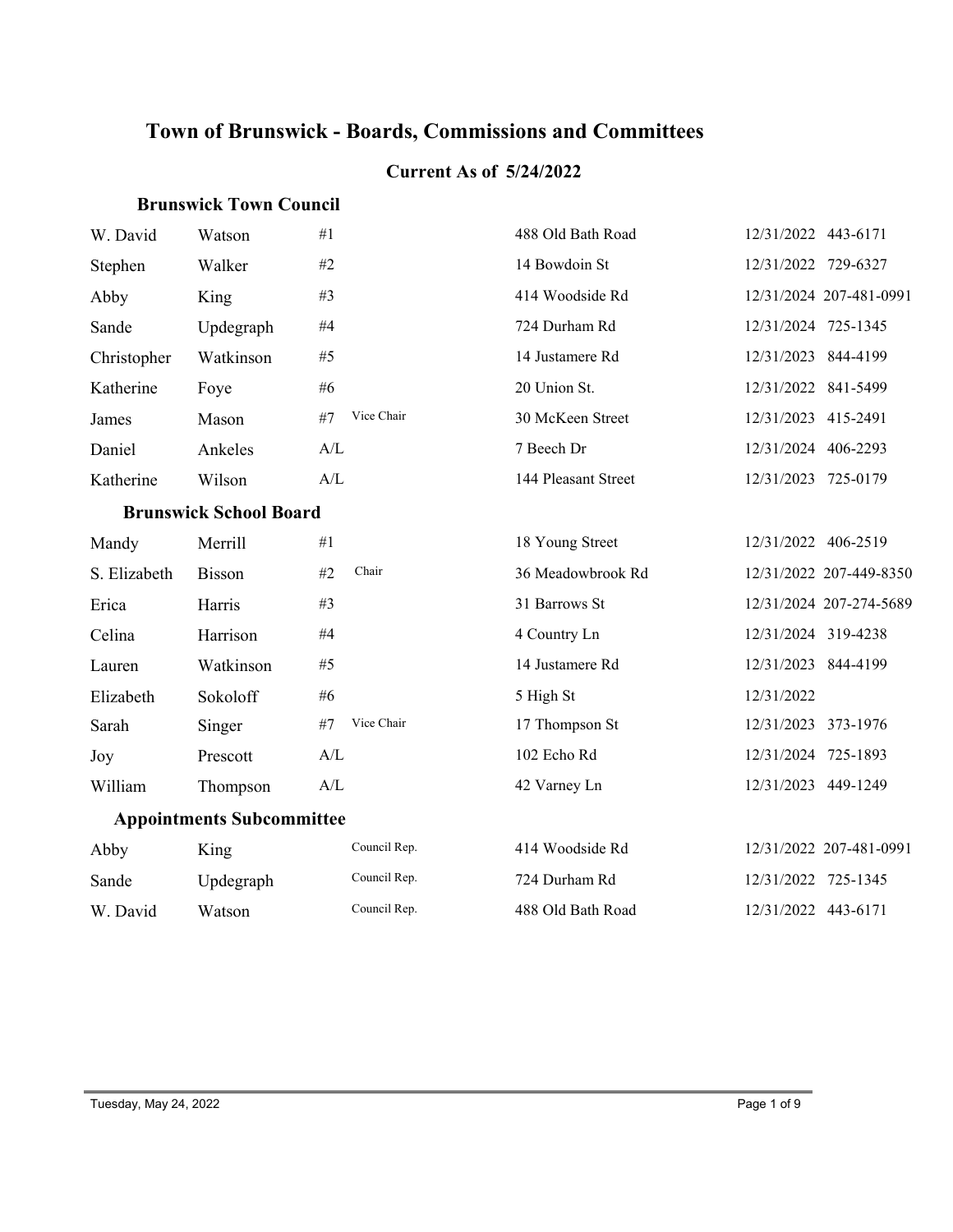#### **Assessment Review Board**

| Vacancy             |                                          |                     |                          | 1/12/2023           |                       |
|---------------------|------------------------------------------|---------------------|--------------------------|---------------------|-----------------------|
| Vacancy             |                                          |                     |                          | 1/12/2022           |                       |
| Richard             | Baribeau                                 |                     | 65 Middle Bay Rd         |                     | 1/12/2024 751-6103    |
| Stephen             | Holt                                     |                     | 11 Tamarack Drive        | 1/12/2024           |                       |
| Richard             | McInnes                                  | Chair               | 21 Periwinkle Lane       |                     | 1/12/2023 725-1357    |
|                     | Bicycle & Pedestrian Adv. Comm.          |                     |                          |                     |                       |
| Vacancy             |                                          |                     |                          | 6/1/2024            |                       |
| Vacancy             |                                          |                     |                          | 6/1/2023            |                       |
| Vacancy             |                                          |                     |                          | 6/1/2023            |                       |
| Margaret<br>(Peggy) | <b>Brown</b>                             |                     | 35 Weymouth St           |                     | 6/1/2023 207 751 6768 |
| Andrew              | Hamilton                                 |                     | 24A Longfellow Ave.      |                     | 6/1/2024 207-837-7039 |
| Sandra              | Hodge                                    |                     | 63 Willow Grove Rd       |                     | 6/1/2022 607-4020     |
| Annee               | Tara                                     |                     | 34 Belmont St            |                     | 6/1/2022 725-1249     |
| Katherine           | Wilson                                   | Council Rep.        | 144 Pleasant Street      | 12/31/2022 725-0179 |                       |
|                     | <b>Brunswick Development Corporation</b> |                     |                          |                     |                       |
| Katherine           | Foye                                     | Council Rep.        | 20 Union St.             | 12/31/2022 841-5499 |                       |
| James               | Mason                                    | Council Rep.        | 30 McKeen Street         | 12/31/2022 415-2491 |                       |
|                     | <b>Cable Television Committee</b>        |                     |                          |                     |                       |
| Vacancy             |                                          | School Board Member |                          | 12/31/2022          |                       |
| Bernard             | <b>Breitbart</b>                         | Citizen             | 38 Cumberland St         | 9/6/2021            | 729-0787              |
| Charles             | Priest                                   |                     | 9 Bowker St.             |                     | 9/6/2024 725-5439     |
| Jerry               | Reese                                    |                     | 26 Cumberland St Apt 305 | 9/6/2021            |                       |
| Jay                 | Somers                                   | Comcast Rep         | Comcast Rep              |                     |                       |
| Chance              | Stevens-Griffeth                         |                     | 4 Curtis St              |                     | 9/6/2024 837-7746     |
| W. David            | Watson                                   | Council Rep.        | 488 Old Bath Road        | 12/31/2022 443-6171 |                       |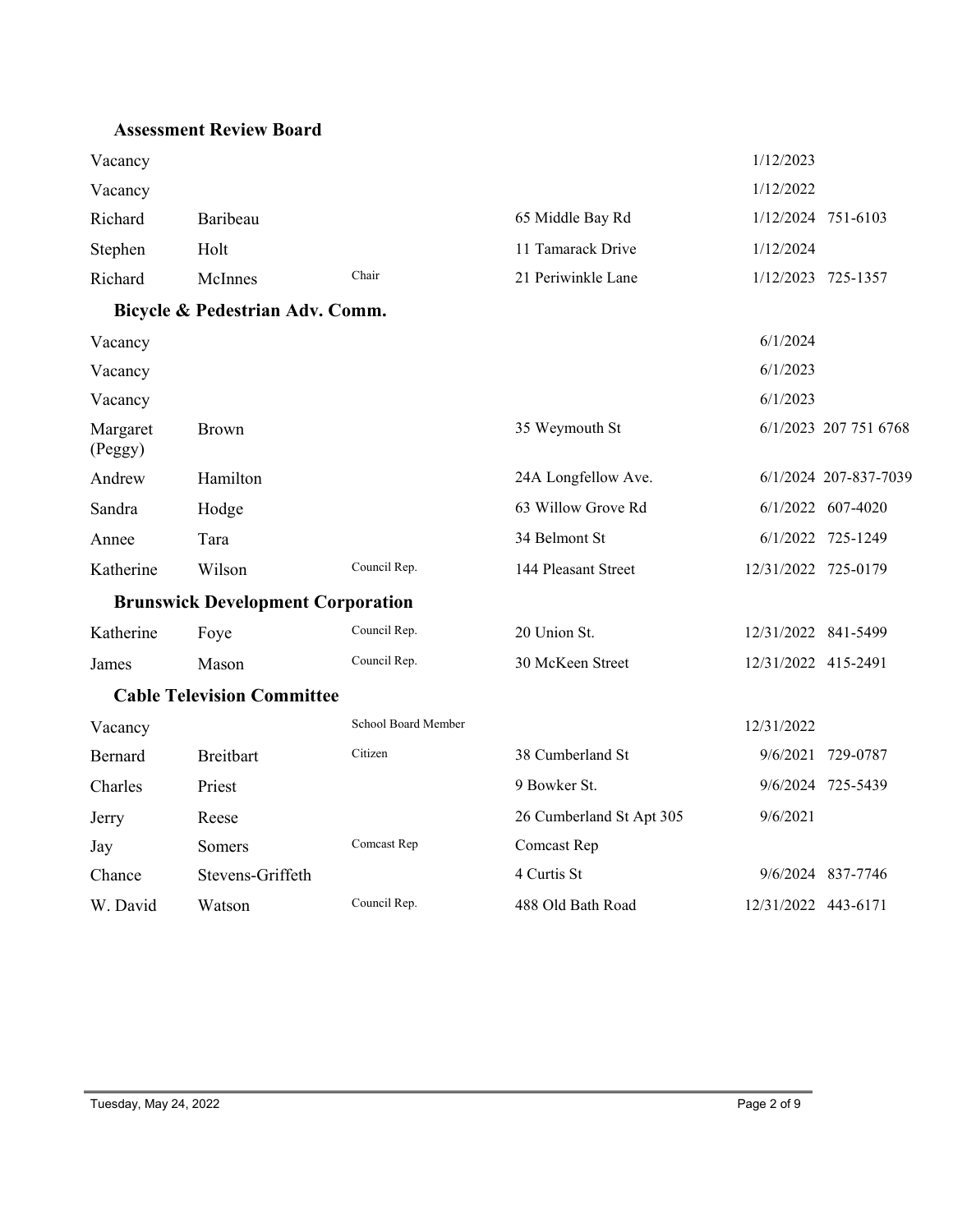## **Citizens Initiative Clarity Board**

| Vacancy |           | Council Rep.            |               | 12/31/2022 |
|---------|-----------|-------------------------|---------------|------------|
| Vacancy |           | To be filled by propnet |               |            |
| Vacancy |           | Council Rep.            |               | 12/31/2022 |
| Rudi    | Smith     | Citizen member          | 7 Mast Ln     | 725-6846   |
| Charles | Updegraph | Citizen                 | 724 Durham Rd | 725-1345   |

## **Comprehensive Plan Committee**

|                     |                                         | Council Rep.   |                   | 12/31/2022          |                         |
|---------------------|-----------------------------------------|----------------|-------------------|---------------------|-------------------------|
| Sara                | Coughlin                                | Citizen        | 6 Thompson St     | 12/30/2022          |                         |
| Catherine           | Ferdinand                               | Citizen        | 40 Longfellow Ave | 12/30/2022 725-8367 |                         |
| Alison              | Harris                                  | Planning Bd    | 38 Cumberland St  | 12/30/2022 729-0787 |                         |
| Fred                | Koerber                                 | Citizen        | 116 Maquoit Rd    | 12/30/2022          | 729-8409                |
| Marcelle            | McGuire                                 | Citizen        | 11 Berry Farm Rd  |                     | 12/30/2022 207 729 3509 |
| James               | Olson                                   |                | 21 Perryman Dr.   | 12/30/2022          |                         |
| Emilie              | Schmidt                                 | Citizen        | 11 Colonial Dr.   | 12/30/2022          |                         |
| Jacob               | Sesker                                  |                | 58 Harpswell Rd.  |                     | 202-590-1478            |
| Stephen             | Tibbetts                                |                | 15 Oak Ridge Rd   |                     | 725-6168                |
| Sande               | Updegraph                               | Council Rep.   | 724 Durham Rd     | 12/31/2022          | 725-1345                |
| Stephen             | Walker                                  | Council Rep.   | 14 Bowdoin St     | 12/31/2022 729-6327 |                         |
| Christopher         | Watkinson                               | Council Rep.   | 14 Justamere Rd   | 12/31/2022 844-4199 |                         |
|                     | <b>Conservation Commission</b>          |                |                   |                     |                         |
| William             | Almeida                                 |                | 323 Old Bath Rd   |                     | 5/1/2022 401-219-6823   |
| Amanda              | Bunker                                  |                | 3 Alder Dr.       |                     | 5/1/2024 406-2719       |
| Stephen             | Cohen                                   |                | 75 Long St        |                     | 5/1/2023 975-0132       |
| Robert              | Moore                                   |                | 64 Moody Rd       | 5/1/2023            |                         |
| Thomas              | Rumpf                                   |                | 34 Belmont St.    |                     | 5/1/2022 725-1249       |
| Kurt                | Stinson                                 |                | 288 Maine St      |                     | 5/1/2024 729-7143       |
| Frederic<br>(Sandy) | Stott                                   | chair          | 4 Braemar Rd      |                     | 5/1/2023 207 798-4709   |
|                     | <b>Cook's Corner Advisory Committee</b> |                |                   |                     |                         |
| Daniel              | Ankeles                                 | Council Rep.   | 7 Beech Dr        | 12/31/2022 406-2293 |                         |
| W. David            | Watson                                  | Councilor Rep. | 488 Old Bath Road | 12/31/2022 443-6171 |                         |

Tuesday, May 24, 2022 Page 3 of 9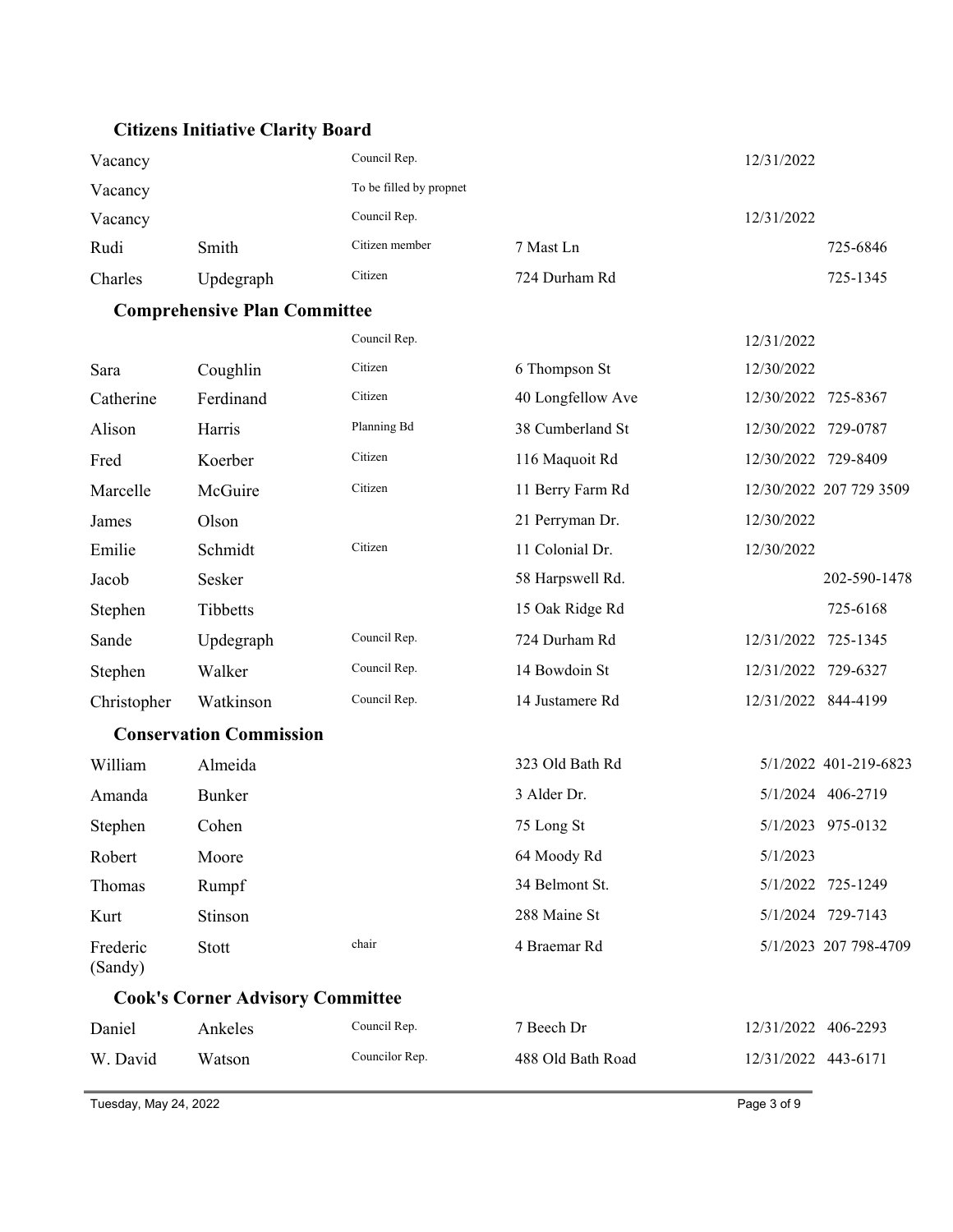### **Davis Fund Committee**

| Julia   | Brown      |      | 120 Columbia Ave | 6/3/2022 207-841-3295  |
|---------|------------|------|------------------|------------------------|
| Alison  | Harris     |      | 38 Cumberland St | 729-0787<br>6/30/2024  |
| David   | Knight     |      | 22 Page Street   | 798-4600<br>6/30/2023  |
| Don     | Kniseley   |      | 20-3 Oak St      | 504-3003<br>6/30/2022  |
| Stephen | Podgajny   |      | 38 Sparwell Ln   | 6/30/2023 207 522 5356 |
| James   | St. Pierre | full | 17 Colonial Dr   | 6/30/2024 207 406 2355 |
| Annee   | Tara       |      | 34 Belmont St    | 6/30/2024<br>725-1249  |

## **Downtown & Outer Pleasant St Plan Implem**

| Vacancy                  |                                   | Pleasant St. Resident                     |                      | 12/1/2023           |                         |
|--------------------------|-----------------------------------|-------------------------------------------|----------------------|---------------------|-------------------------|
| Thomas                   | Barter                            | Pleasant St. Business<br>owner/Vice Chair | 39 Bostwick Rd       |                     | 12/1/2020 207 751 0574  |
| Katherine                | Foye                              | Council Rep.                              | 20 Union St.         | 12/31/2022 841-5499 |                         |
| Emma                     | Glidden-Lyon                      | Downtown Resident                         | 269 Maine St.        |                     | 12/1/2023 207-798-9623  |
| Catherine                | Hull                              | Citizen                                   | 299 Lunt Rd.         |                     | 12/1/2023 207-841-7365  |
| Debora                   | King                              | <b>BDA</b> member                         | 10 Cushnoc Ln        |                     | 12/1/2020 721-0744      |
| Margo                    | Knight                            | Citizen At Large/Chair                    | 22 Page St           | 12/1/2023           | 798-4600                |
| Deirdra                  | Perry                             | downtown business owner                   | 114 Maine St Ste. 5  |                     | 12/1/2020 268-9154      |
| Bethany                  | Taylor                            | Creative Economy                          | 15A Boody St         | 12/1/2023           |                         |
| Katherine                | Wilson                            | Council Rep.                              | 144 Pleasant Street  | 12/31/2022 725-0179 |                         |
| <b>Fence Viewer</b>      |                                   |                                           |                      |                     |                         |
| Mark                     | Worthing                          |                                           | 26 Eastern Shore Rd. | 4/1/2022            |                         |
| <b>Finance Committee</b> |                                   |                                           |                      |                     |                         |
|                          |                                   | Council Rep.                              |                      | 12/31/2022          |                         |
| Sande                    | Updegraph                         | Council Rep.                              | 724 Durham Rd        | 12/31/2022          | 725-1345                |
| Christopher              | Watkinson                         | Council Rep.                              | 14 Justamere Rd      | 12/31/2022 844-4199 |                         |
| Katherine                | Wilson                            | Council Rep.                              | 144 Pleasant Street  | 12/31/2022 725-0179 |                         |
|                          | <b>Growstown School Committee</b> |                                           |                      |                     |                         |
| Abby                     | King                              | Council Rep.                              | 414 Woodside Rd      |                     | 12/31/2022 207-481-0991 |
| <b>Health Officer</b>    |                                   |                                           |                      |                     |                         |
| Jeffrey                  | Emerson                           | Deputy Fire Chief                         |                      | 4/19/2021           |                         |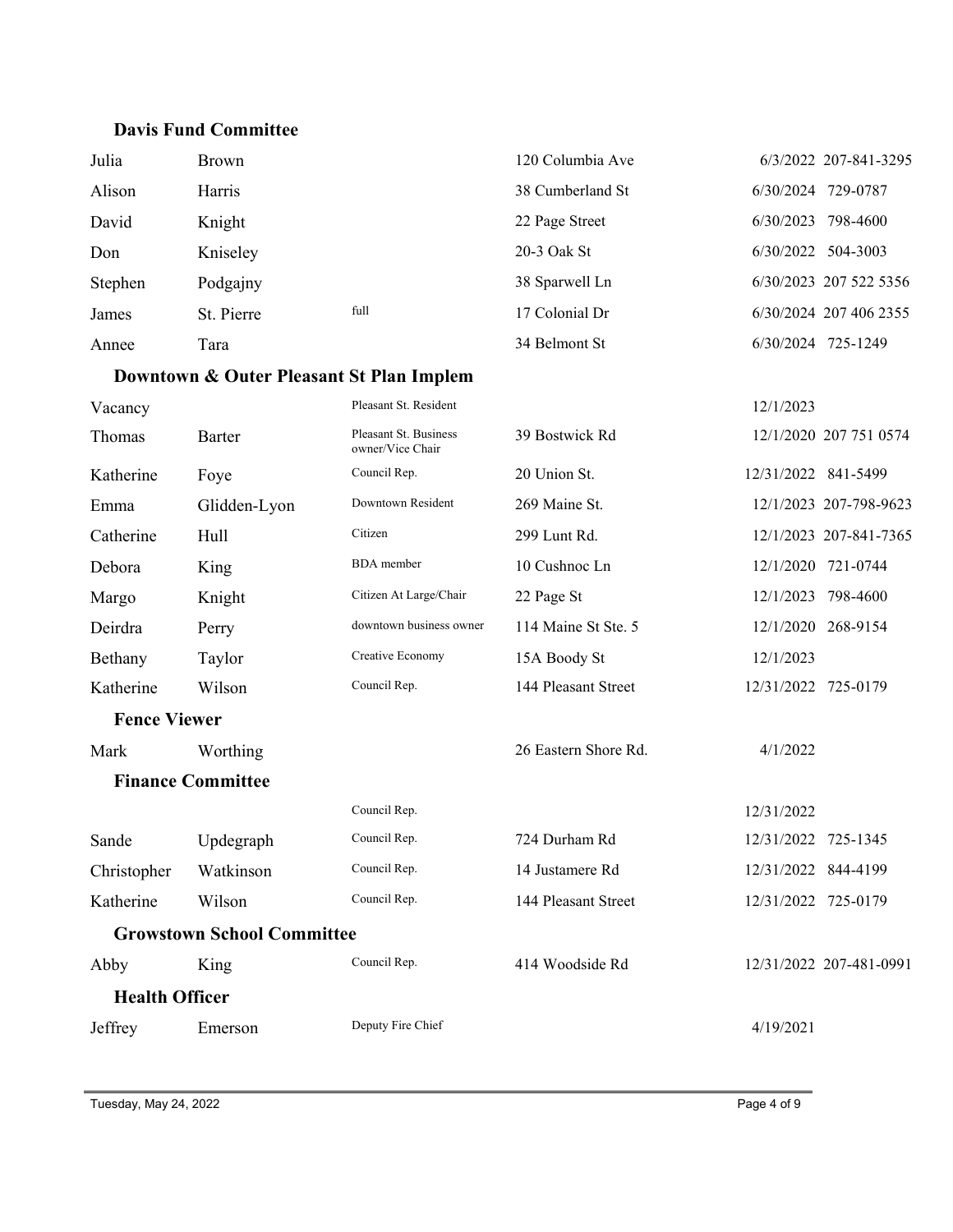# **Housing Authority**

| John                   | Gallagher                                     |                            | 59 Willow Grove Rd. | 6/3/2026            |                         |
|------------------------|-----------------------------------------------|----------------------------|---------------------|---------------------|-------------------------|
| Anne                   | George                                        |                            | 258 Maquoit Rd      | 6/8/2023            | 729-5069                |
| Crystal                | King                                          | Resident-Creekside         | 50 Baribeau Dr #215 | 6/6/2024            |                         |
| James                  | MacLeod                                       | Vice Chair                 | 149 Jordan Ave.     |                     | 6/3/2022 725-4706       |
| Roslyn                 | Martin                                        | <b>BHS</b> resident        | 30 Water St.        | 6/3/2026            |                         |
| Russell                | Pierce                                        |                            | 59 Federal St.      |                     | 6/3/2022 729-6666       |
| Jane                   | Scease                                        | citizen                    | 15 Franklin St      | 6/3/2025            |                         |
|                        | <b>Landing Community Center Complex Comm.</b> |                            |                     |                     |                         |
| Abby                   | King                                          | Council Rep.               | 414 Woodside Rd     |                     | 12/31/2022 207-481-0991 |
|                        | <b>Marine Resource Committee</b>              |                            |                     |                     |                         |
| Vacancy                |                                               | Rec Harvestor              |                     | 5/1/2024            |                         |
| Vacancy                |                                               | Alternate                  |                     | 5/1/2023            |                         |
| Vacancy                |                                               | Commercial Harvestor       |                     | 5/1/2024            |                         |
| $\text{Cody (Jr)}$     | Gillis                                        | Commercial Harvester/Chair | 17 Thomas Pt Rd     | 5/1/2025            |                         |
| Timothy                | Johnson                                       | Commercial Harvester       | 452 Woodside Rd     | 5/1/2024            |                         |
| Marko                  | Melendy                                       | Non License Holder         | 27 Sparwell Ln      |                     | 5/1/2025 207 774-1385   |
| Peter                  | Milligan                                      | Alternate                  | 28 Columbia Ave.    |                     | 5/1/2024 207-729-5118   |
| Susan                  | Olcott                                        | Non License Holder/V Chair | 60 Federal St       | 5/1/2024            |                         |
| Anthony                | Yuodsnukis                                    | non-license holder         | 276 Bunganuc Rd     |                     | 5/10/2023 729-0823      |
|                        | <b>MRRA TIF District Committee</b>            |                            |                     |                     |                         |
| James                  | Mason                                         | Council Rep.               | 30 McKeen Street    | 12/31/2022 415-2491 |                         |
| Christopher            | Watkinson                                     | Council Rep.               | 14 Justamere Rd     | 12/31/2022 844-4199 |                         |
| W. David               | Watson                                        | Councilor Rep.             | 488 Old Bath Road   | 12/31/2022 443-6171 |                         |
| <b>Personnel Board</b> |                                               |                            |                     |                     |                         |
| Vacancy                |                                               | Alternate                  |                     | 1/12/2023           |                         |
| Vacancy                |                                               | Alternative                |                     | 1/12/2023           |                         |
| Shaun                  | Hogan                                         | Full Member                | P O Box 777         | 1/12/2024           |                         |
| Dale                   | King                                          | Full                       | 1 Simpson's Pt Rd   | 1/12/2024           | 729-8806                |
| William                | Locke                                         | Chair/Full                 | 255 Mere Point Rd   | 1/12/2025           | 725-6522                |
| Charles                | Updegraph                                     | Full                       | 724 Durham Rd       |                     | 1/12/2020 725-1345      |
| Russell                | Wrede                                         | Full                       | 34 Wildwood Dr      |                     | 1/12/2024 207 751 0456  |
|                        |                                               |                            |                     |                     |                         |

Tuesday, May 24, 2022 Page 5 of 9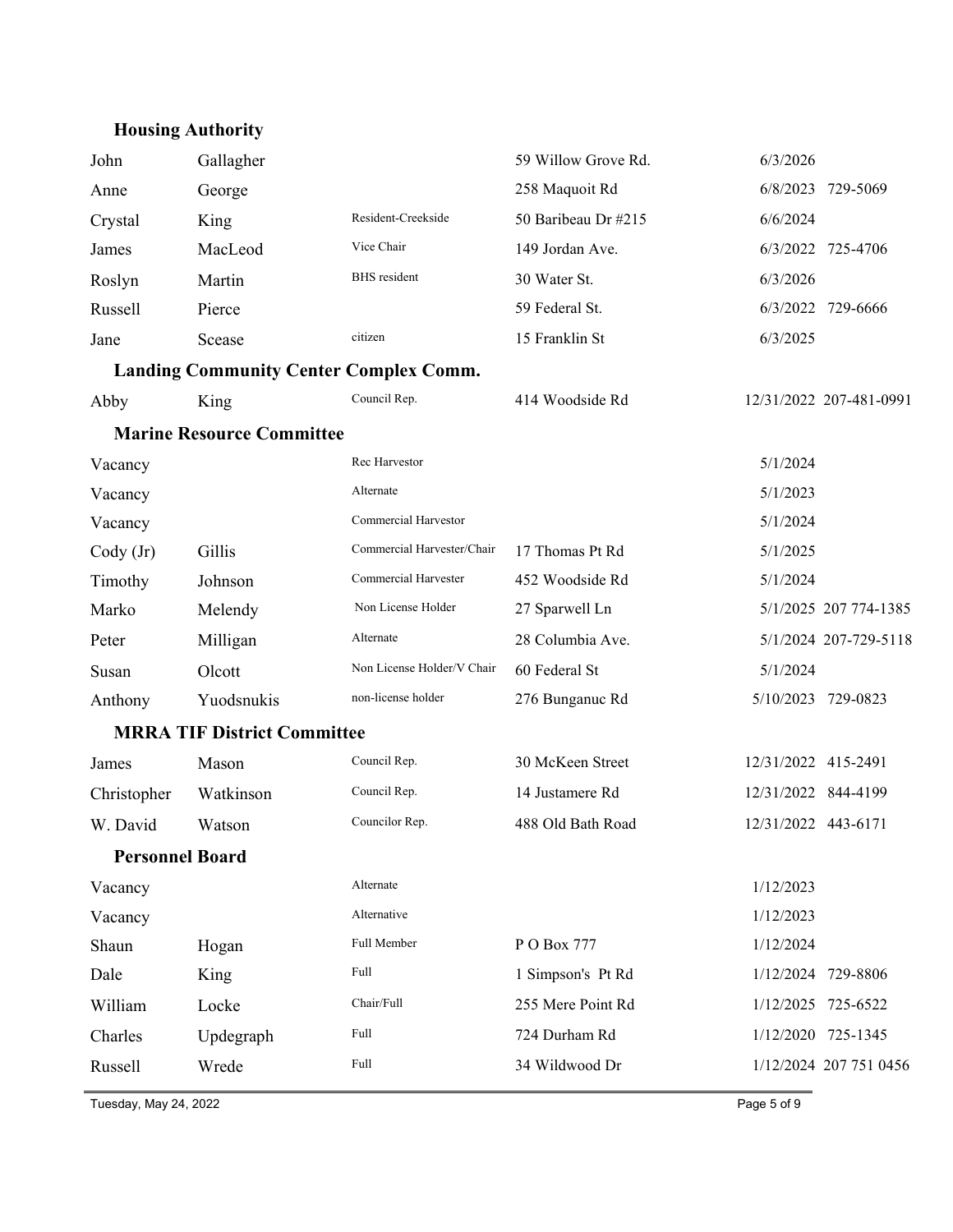## **Planning Board**

| Arthur         | Boulay                                          | Start 2/23/22 | 32 Federal Street    | 2/23/2025 721-0772  |                        |
|----------------|-------------------------------------------------|---------------|----------------------|---------------------|------------------------|
| Robert         | <b>Burgess</b>                                  |               | 64 Friendship St     |                     | 2/23/2025 207 729 6415 |
| William        | Dana                                            | Chair         | 10 Pleasant Hill Rd  | 2/23/2025 721-0887  |                        |
| Alison         | Harris                                          |               | 38 Cumberland St     | 2/23/2023 729-0787  |                        |
| M Kelly        | Matzen                                          |               | 11 Zeitler Farm Rd   |                     | 2/23/2024 207 729 9863 |
| Samuel         | Morris                                          |               | 10 Zeitler Farm Road |                     | 2/23/2023 207-522-5374 |
| Arthur         | Pierce                                          |               | 25 Thornton Way #237 | 2/23/2023 350-5514  |                        |
|                | <b>Recreation Commission</b>                    |               |                      |                     |                        |
| Eric           | Foushee                                         | Vice Chair    | 46 Longfellow Ave    |                     | 7/2/2022 721-0778      |
| Michael        | Lyne                                            | Chair         | 6 Micmac Ln          |                     | 7/1/2022 522-3055      |
| Emilie         | Schmidt                                         |               | 11 Colonial Dr.      | 7/1/2023            |                        |
| <b>Brianne</b> | Smithson                                        |               | 5 Berry St           |                     | 7/1/2024 721-0066      |
| William        | Wilkoff                                         |               | 2 Ivy Way            |                     | 7/1/2024 207 449 3235  |
|                | <b>Recycling &amp; Sustainability Committee</b> |               |                      |                     |                        |
| Vacancy        |                                                 |               |                      | 1/1/2025            |                        |
| Vacancy        |                                                 |               |                      | 1/1/2023            |                        |
| Poppy          | Arford                                          |               | 8 Quarry Rd.         |                     | 1/1/2024 207-725-8486  |
| James          | Ecker                                           | Chair         | 67 Simpson Point Rd  |                     | 1/1/2025 729-0926      |
| Jennifer       | Hicks                                           | Vice Chair    | 26 Magean St         | 1/1/2024            |                        |
| Harry          | Hopcroft                                        |               | 9 Marc Dr            | 1/1/2023            | 729-4238               |
| Thomas         | Rumpf                                           | bal of term   | 34 Belmont St.       |                     | 1/1/2024 725-1249      |
| Stephen        | Walker                                          | Council Rep.  | 14 Bowdoin St        | 12/31/2022 729-6327 |                        |
| Steven         | Weems                                           |               | 44 Thompson St.      |                     | 1/1/2023 729-7624      |
| Katherine      | Wilson                                          | Council Rep.  | 144 Pleasant Street  | 12/31/2022 725-0179 |                        |
| Stephen        | Wood                                            |               | 22 Hovey Ln          |                     | 1/1/2025 373-0858      |
|                |                                                 |               |                      |                     |                        |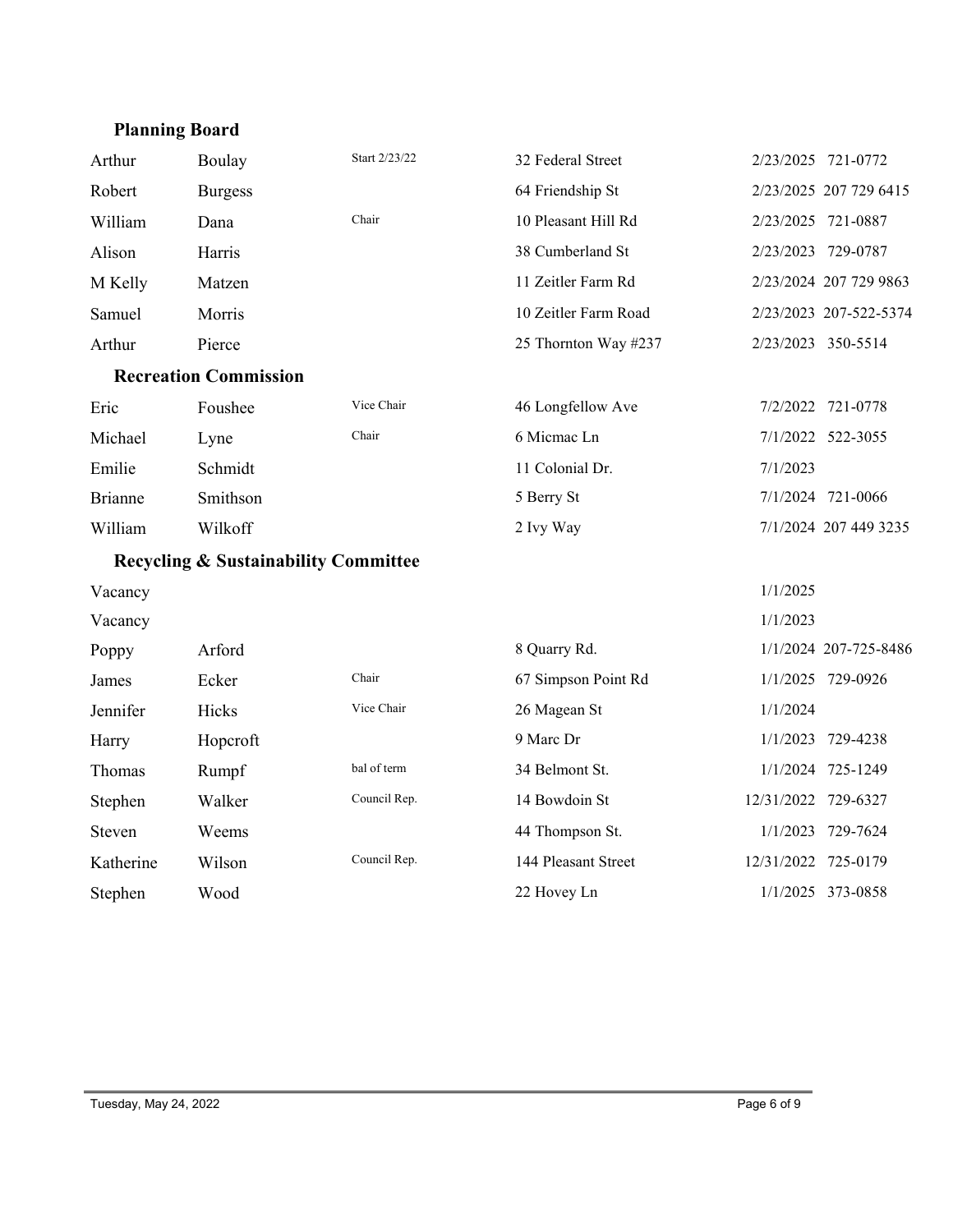| Amanda             | <b>Bunker</b>                            | Conservation Commission<br>Rep | 3 Alder Dr.             | 12/31/2021 406-2719 |                         |
|--------------------|------------------------------------------|--------------------------------|-------------------------|---------------------|-------------------------|
| <b>Bill</b>        | Good                                     | Citizen                        | 5 Outlook Lane          |                     | 5/1/2025 631 267-6119   |
| Helene             | Harrower                                 | Commercial Rep.                | 48 Melden Dr            |                     | 5/1/2023 841-5566       |
| Marko              | Melendy                                  | Marine Resources Rep/Chair     | 27 Sparwell Ln          |                     | 12/31/2021 207 774-1385 |
| Douglas            | Niven                                    | Citizen (Alternate)            | 37 W. Marginal Rd       |                     | 5/1/2025 798-3311       |
| Sue                | Stableford                               | Citizen/Vice Chair             | 12 Larkspur Ln          | 5/1/2025            |                         |
| Cory               | Theberge                                 | Citizen Alternate/Vice Chair   | 13 Federal Street       |                     | 5/1/2023 4849198331     |
| Stephen            | Walker                                   | Council Rep.                   | 14 Bowdoin St           | 12/31/2022 729-6327 |                         |
| William            | Wilkoff                                  | Rec Com Rep                    | 2 Ivy Way               |                     | 12/31/2021 207 449 3235 |
| Katherine          | Wilson                                   | Council Rep.                   | 144 Pleasant Street     | 12/31/2022 725-0179 |                         |
| Mark               | Worthing                                 | Citizen                        | 26 Eastern Shore Rd.    | 5/1/2023            |                         |
|                    | <b>Sealer of Weights and Measures</b>    |                                |                         |                     |                         |
| <b>Bryan</b>       | Bachelder                                |                                |                         |                     |                         |
|                    | <b>Sewer District Trustees</b>           |                                |                         |                     |                         |
| John               | Foster                                   |                                | 33 Melden Dr            |                     | 4/1/2025 721-9078       |
| Charles            | Priest                                   | Chair                          | 9 Bowker St.            |                     | 4/1/2023 725-5439       |
| Douglas            | Rice                                     |                                | 4 Hennessey Ave. Unit A |                     | 4/1/2024 725-2460       |
| Jacqueline         | Sartoris                                 |                                | 14 Bowdoin St           |                     | 4/1/2023 207 441-4654   |
| Aubrey             | Strause                                  |                                | 36 Emanuel Drive        | 4/1/2022            |                         |
|                    | <b>Simpson Point Adv Committee</b>       |                                |                         |                     |                         |
| Michael Anne Banks |                                          |                                | 306 Simpsons Point Rd   | 12/30/2022          |                         |
| James              | Ecker                                    | neighbor                       | 67 Simpson Point Rd     | 12/30/2022 729-0926 |                         |
| Jon                | Muench                                   |                                | 295 Simpson's Pt. Rd.   |                     | 12/30/2022 207-841-3824 |
|                    | <b>Social Services Funding Committee</b> |                                |                         |                     |                         |
| Vacancy            |                                          | Council Rep                    |                         | 12/31/2022          |                         |
| Vacancy            |                                          | Council Rep                    |                         | 12/31/2022          |                         |
| Vacancy            |                                          | Council Rep                    |                         | 12/31/2022          |                         |
| <b>Teen Center</b> |                                          |                                |                         |                     |                         |
| Katherine          | Foye                                     | Council Rep.                   | 20 Union St.            | 12/31/2022 841-5499 |                         |

### **Rivers & Coastal Waters Commission**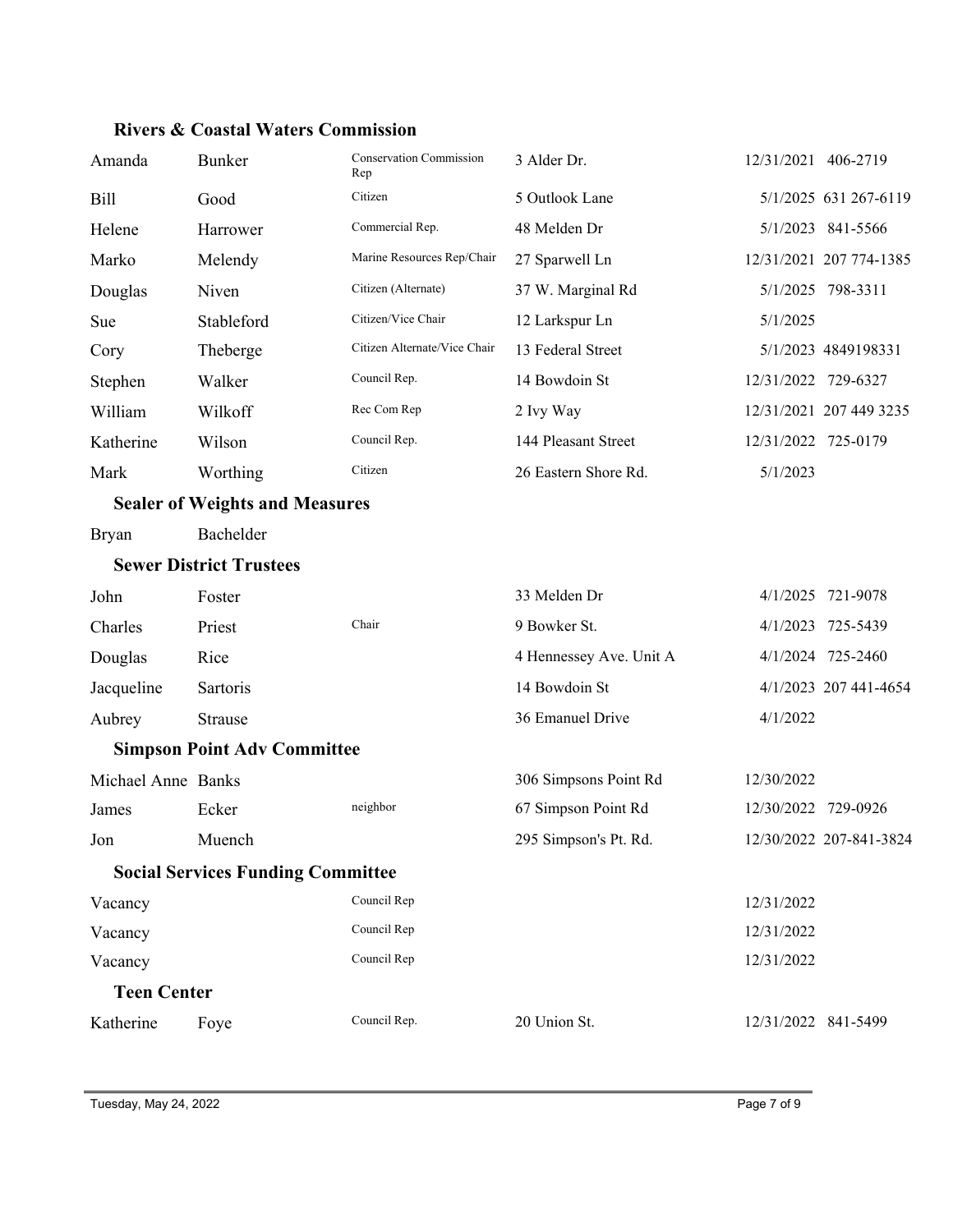#### **Town Commons Committee**

| Amy     | <b>Brewer</b>                        | Full               | 133 Columbia Ave        | 3/1/2024 207-319-2662  |
|---------|--------------------------------------|--------------------|-------------------------|------------------------|
| Mark    | Fochesato                            |                    | 6 Penny Ln              |                        |
| Fred    | Koerber                              |                    | 116 Maquoit Rd          | 729-8409               |
| Jeremy  | Litchfield                           |                    | 20 Union St             | 3/1/2025               |
| Blaine  | Moore                                | Secretary          | 14 Dionne Circle        | 615-4819               |
| Douglas | Rice                                 |                    | 4 Hennessey Ave. Unit A | 725-2460               |
| James   | St. Pierre                           |                    | 17 Colonial Dr          | 207 406 2355           |
|         | <b>Tree Committee</b>                |                    |                         |                        |
| Vacancy |                                      |                    |                         | 3/1/2024               |
| Daniel  | Ankeles                              | Council Rep.       | 7 Beech Dr              | 12/31/2022 406-2293    |
| Jesse   | Bishop                               | Citizen/Chair      | 325 Lunt Rd             | 4/1/2025               |
| Jane    | Crichton                             |                    | 733 Mere Point Rd       | 3/2/2025 729-3213      |
| John    | Hodapp                               |                    | 8 Sumac Dr.             | 4/1/2025               |
| Jane    | Nichols-Ecker                        |                    | 67 Simpson Point Rd     | 3/1/2024               |
|         | <b>Trust Fund Advisory Committee</b> |                    |                         |                        |
| Keith   | Bisson                               |                    | 36 Meadowbrook Rd       | 5/10/2024 607-4158     |
| Julia   | Henze                                | Treasurer          | Town of Brunswick       |                        |
| James   | Mason                                | Council Rep.       | 30 McKeen Street        | 12/31/2022 415-2491    |
| Matthew | Orlando                              | Citizen            | 17 McKeen St            | 5/10/2022 207 449-2849 |
| David   | Shaughnessy                          | Citizen/Chair      | 5 Chestnut Rd           | 5/10/2023              |
|         | <b>Village Review Board</b>          |                    |                         |                        |
| Vacancy |                                      |                    |                         | 10/20/2022             |
| Vacancy |                                      |                    |                         | 10/20/2022             |
| Philip  | Carey                                |                    | 3 Atwood Ln             | 10/20/2024 2073192487  |
| Aimee   | Keithan                              |                    | 19D Maple St            | 10/20/2024             |
| Claudia | Knox                                 | PHS member/Chair   | 36 Cumberland St        | 10/20/2022 721-0141    |
| William | Steinbock                            | regular member     | 76 McKeen St            | 10/20/2023             |
| Annee   | Tara                                 | Citizen/Vice Chair | 34 Belmont St           | 10/20/2023 725-1249    |
|         | Voter Registrar                      |                    |                         |                        |
| Fran    | Smith                                |                    |                         | 12/30/2022             |
|         |                                      |                    |                         |                        |